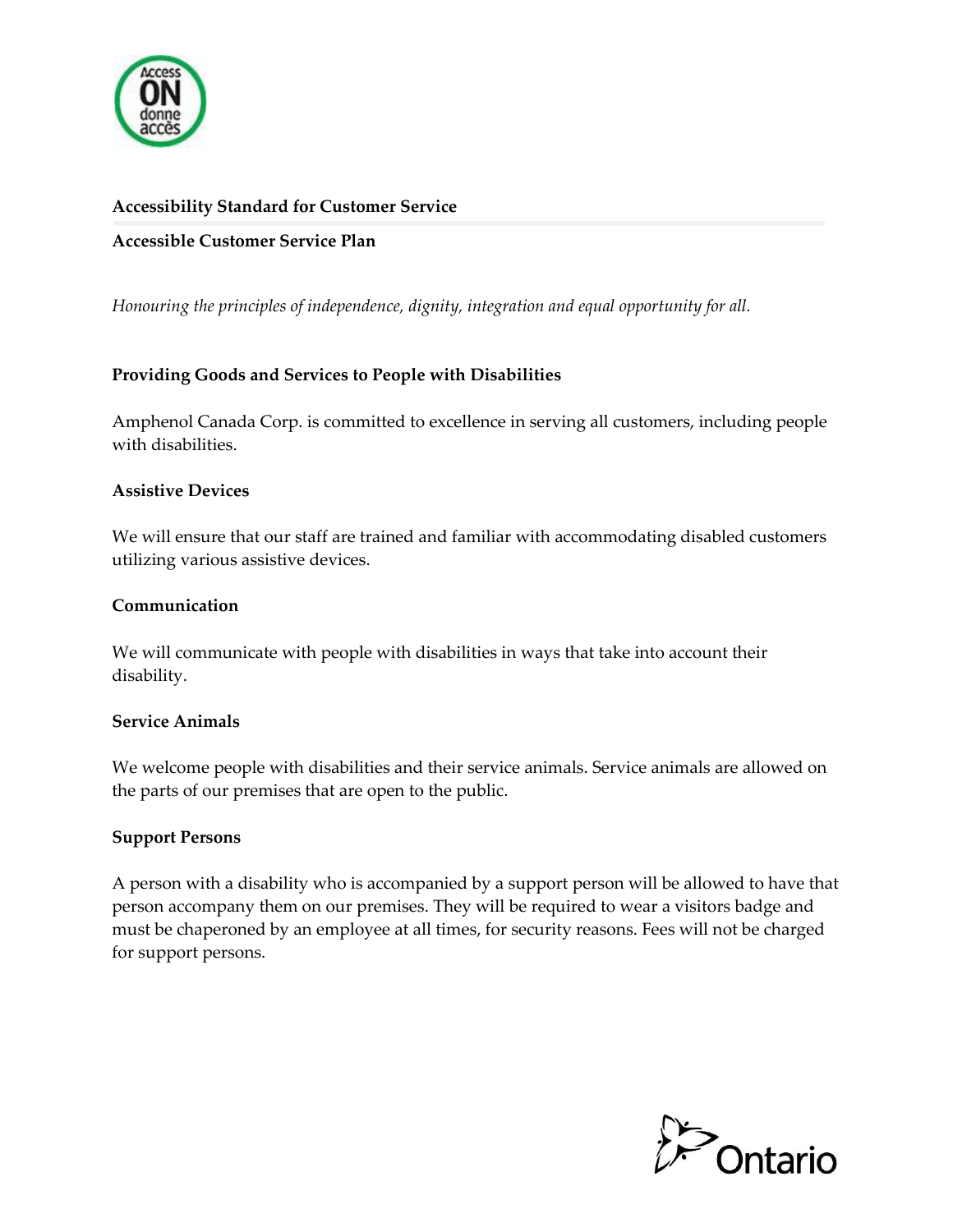

# **Notice of Temporary Disruption**

In the event of a planned or unexpected disruption to services or facilities for customers with disabilities, the majority of work at this facility can be done remotely, but any disruption of services would be dealt with accordingly.

Amphenol Canada Corp. will notify customers promptly if there is a disruption. This clearly posted notice will include information about the reason for the disruption, its anticipated length of time, and a description of alternative facilities or services, when applicable.

## **Training**

Amphenol Canada Corp. will provide training to employees, volunteers and others who deal with the public or other third parties on our behalf.

Amphenol Canada Corp. will be trained on the Customer Service Plan; company-wide. This training will be provided to staff within 2 weeks of initial start date (within the orientation/onboarding process).

Training will include:

- $\triangleright$  An overview of the Accessibility for Ontarians with Disabilities Act and the requirements of the customer service standard
- ➢ Amphenol Canada's plan related to the customer service standard
- $\triangleright$  How to interact and communicate with people with various types of disabilities
- $\triangleright$  How to interact with disabled people who use an assistive device or require the assistance of a service animal or a support person
- $\triangleright$  What to do if a person with a disability is having difficulty in accessing Amphenol's goods and services
- $\triangleright$  Staff will also be trained when changes are made to the plan

## **Feedback Process**

Customers who wish to provide feedback on the way Amphenol Canada Corp. provides goods and services to people with disabilities can do so on through our website, by emailing their suggestions to **hr@amphenolcanada.com**.

All feedback, including complaints, will be directed to the Human Resources Manager, and will be considered and resolved in a timely manner.

Customers can expect to hear back from the HR Manager within 2 - 3 days time.